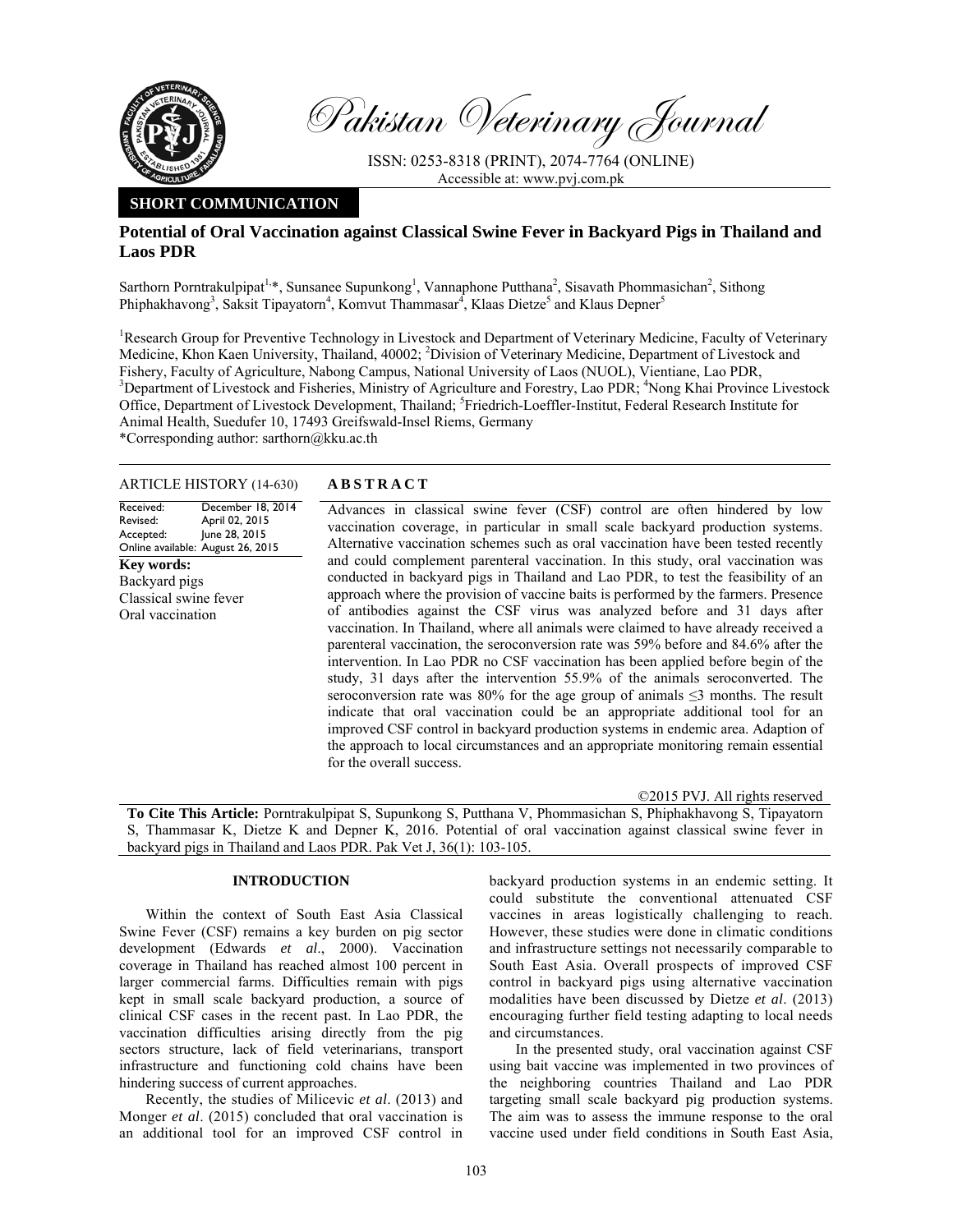within an approach where the farmers themselves are in charge of the bait distribution.

## **MATERIALS AND METHODS**

**Field trial setup:** The study was conducted in Sri Chiang Mai District, Nong Khai Province, Thailand and in Huay Chiam area, Saythany District, Vientiane capital, Lao PDR between September and October 2013. The two study areas are 35 kilometer apart with comparable environmental conditions.

All pigs included had to be healthy and come from backyard farms which were defined as small scaleholdings that keep a limited number of pigs ( $\leq 10$  and  $\leq 20$ pigs per farm in Lao PDR and Thailand respectively), mainly for self-consumption or local trade, operating within a circuit that is different from the pig industry (Alexandrov *et al*., 2011). Final selection of farms fulfilling these requirements was done randomly. Data on age and vaccination status of pigs was recorded.

**Vaccination scheme, sampling scheme and laboratory investigations:** The vaccine used in the study was attenuated C-strain vaccine, produced in form of oral bait (RIEMSER® Schweinepestoralvakzine, Riemser Arzneimittel AG, Greifswald-Insel Riems, Germany). Two baits per pig were provided to the animal owner with instructions to feed them before the routine morning or evening feeding on day 0. From day 0 to day 31 the farmers were asked to record any abnormality of their pigs if observed.

For the serological examination, blood samples of all pigs from the involved holdings were taken on day 0 as well as on day 31 post-vaccination (dpv) for analysis. All serum samples were kept at -20°C until further analysis.

Antibody detection was performed using a commercially available blocking ELISA (IDEXX CSFV Ab Test) as per manufacturer's instruction. The samples that gave a blocking percentage  $\geq 40$  were assigned as positive.

**Statistical analyses:** Differences in the CSFV antibody presence between pre- and post-intervention was analyzed using Chi-Square test. Fisher's Exact Test was used when number of samples less than 5.

## **RESULTS AND DISCUSSION**

All animals had been vaccinated against CSF except the one piglet age 1 month in Sri Chiang Mai District whereas no CSF vaccines were applied in Huay Chiam area before. Pigs were kept in separate pens according to their age; however, direct contact between animals in neighboring stalls could occur.

Around 60 and 50 percent of pigs in Sri Chiang Mai and in Huay Chiam area respectively showed immediate interest in the baits when those were placed on the floor of pen. For pigs not interested in the vaccine baits, farmers used different strategies to ensure the uptake such as additional provision of banana or rice bran or it was administered directly, hand-to-mouth. All pigs included in this study received two vaccine baits. No adverse health effects have been observed.

An overview of the CSFV antibody detection is given in Table 1. In the study area in Thailand, only 59 percent of the animals seroconverted with the conventional approach. In Lao PDR, the selected animals have not been vaccinated at all. These results from both settings confirm the need to look for additional methods to achieve better protection as it has recently been discussed (Dietze *et al*., 2013).

The effects of the intervention as conducted in this study have to be judged according the vaccination history of the animals. In Thailand, the percentage of pigs tested positive for CSFV antibodies significantly increased from 59 to 84.6%. In Lao PDR, the same parameter significantly increased from 0 to 55.9%. In Thailand, baseline seroconversion was found to be below 60 percent, a value considered too low to sustainably push back endemicity. In how far the approach of using oral vaccine baits as compared to the commonly used parenteral vaccination is superior in this setting cannot be answered, but the owner-driven use of oral vaccination did prove to lift overall seropositive rate above 80 percent. Comparing the overall results from Thailand before the intervention (with ongoing parenteral vaccination) with the post intervention results from Laos PDR (no previous parenteral vaccination) the oral vaccine use achieves comparable results.

Results of von Ruden *et al*. (2008) indicating that in a population of wild boar with more than 70 percent of seroconverted animals over 2 years control of CSF is possible give a rough indication for backyard pigs. In Thailand, before oral vaccination, this vaccination coverage was barely reached in the age group >3 months, suggesting a certain effectiveness of the vaccination program by Thai Veterinary authorities. However, vaccination coverage of pigs with the age  $\leq$ 3 months was not sufficient, an age group often identified as problematic due to incomplete uptake of baits or the interference of maternal antibodies (Kaden and Lange, 2004; Suradhat *et al*., 2007; von Rueden *et al*., 2008; Milicevic *et al*., 2013). Even though animal numbers are too low for stronger conclusion, here the group of younger animals has, in both settings, shown higher increase of seroconversion levels as the older age group. Young piglets will more likely have received individual attention assuring bait uptake. The achieved increase of seroconverted animals from previously not protected of 71.4% in Thailand and 80% in Lao PDR are promising levels for sustainable CSF vaccination campaigns.

Levels of seroconversion in older pigs seen in Lao PDR are comparable to the levels achieved in Thailand through the regular parenteral vaccination scheme (older pigs, day 0). With adaptive changes in the delivery higher levels should be achievable.

Present study confirms the possibility of oral vaccination performed by the farmers themself, beneficial to CSF control under limited veterinary authority outreach. The need of a functioning cold chain is reduced when working with oral vaccine baits that remain effective three to four days at room temperature as needed for outdoor baiting (Brauer *et al*., 2006), but tropical climatic conditions might further reduce this time span. In the setting studied with animal owner conducting the bait distribution, further delay cannot be excluded.